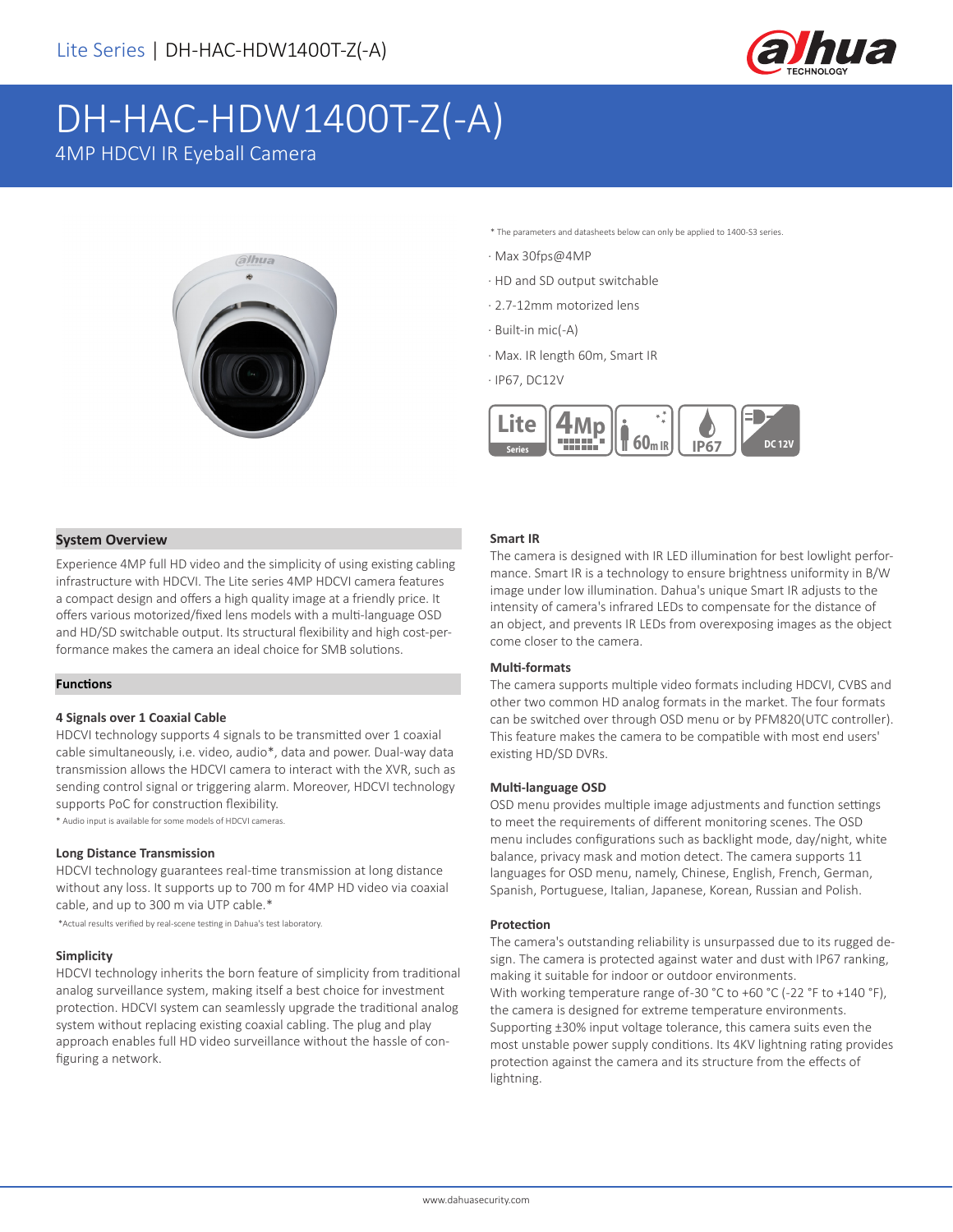# Lite Series | DH-HAC-HDW1400T-Z(-A)

# **Technical Specification**

| ame |  |  |
|-----|--|--|

| Camera                      |                   |                                                                   |                              |                              |                             |  |
|-----------------------------|-------------------|-------------------------------------------------------------------|------------------------------|------------------------------|-----------------------------|--|
| Image Sensor                |                   | 1/2.7 inch CMOS                                                   |                              |                              |                             |  |
| <b>Effective Pixels</b>     |                   | 2560(H)×1440(V), 4MP                                              |                              |                              |                             |  |
| Scanning System             |                   | Progressive                                                       |                              |                              |                             |  |
| Electronic Shutter Speed    |                   | PAL: 1/25s-1/100000s<br>NTSC: 1/30s-1/100000s                     |                              |                              |                             |  |
| S/N Ratio                   |                   | >65dB                                                             |                              |                              |                             |  |
| Minimum Illumination        |                   | 0.02Lux/F1.7, 30IRE, OLux IR on                                   |                              |                              |                             |  |
| Fill Light Working Distance |                   | 60 m (196.9 ft)                                                   |                              |                              |                             |  |
| IR On/Off Control           |                   | Auto; manual                                                      |                              |                              |                             |  |
| IR LED Number               |                   | $\overline{2}$                                                    |                              |                              |                             |  |
| Pan/Tilt/Rotation Range     |                   | Pan: 0°-360°<br>Tilt: 0°-78°<br>Rotation: 0°-360°                 |                              |                              |                             |  |
| Lens                        |                   |                                                                   |                              |                              |                             |  |
| Lens Type                   |                   | Motorized vari-focal                                              |                              |                              |                             |  |
| Auto Focus                  |                   | N/A                                                               |                              |                              |                             |  |
| Mount Type                  |                   | $\phi$ 14                                                         |                              |                              |                             |  |
| Focal Length                |                   | 2.7 mm-12 mm                                                      |                              |                              |                             |  |
| Max. Aperture               |                   | F1.7                                                              |                              |                              |                             |  |
| Field of View               |                   | Diagonal: 38° - 127°<br>Horizontal: 33°-106°<br>Vertical: 19°-56° |                              |                              |                             |  |
| Iris Type                   |                   | <b>Fixed iris</b>                                                 |                              |                              |                             |  |
| Close Focus Distance        |                   | 0.8m(2.6 ft)                                                      |                              |                              |                             |  |
| <b>DORI</b>                 |                   | Detect                                                            | Observe                      | Recognize                    | Identify                    |  |
| Distance                    | 2.7 <sub>mm</sub> | 58.7m<br>$(192.6 \text{ ft})$                                     | 23.5m<br>$(77.1 \text{ ft})$ | 11.7m<br>$(38.4 \text{ ft})$ | 5.9m<br>$(19.4 \text{ ft})$ |  |
|                             | 12mm              | 177.8m<br>(583.3 ft)                                              | 71.1m<br>(233.27 ft)         | 35.6m<br>(116.8 ft)          | 17.8m<br>(58.4 ft)          |  |

| Gain Control                 | Auto; manual                                                                                                                                                                                                                 |
|------------------------------|------------------------------------------------------------------------------------------------------------------------------------------------------------------------------------------------------------------------------|
| Noise Reduction              | 2D <sub>NR</sub>                                                                                                                                                                                                             |
| Smart IR                     | Yes                                                                                                                                                                                                                          |
| Electronic Defog             | Yes                                                                                                                                                                                                                          |
| Mirror                       | Off/On                                                                                                                                                                                                                       |
| Privacy Masking              | Off/On (8 area, rectangle)                                                                                                                                                                                                   |
| Certifications               |                                                                                                                                                                                                                              |
| Certifications               | CE (EN55032:2015, EN 61000-3-2:2014, EN 61000-<br>3-3:2013, EN55024:2010+A1:2015, EN 55035:2017,<br>EN50130-4:2011+A1:2014)<br>FCC (CFR 47 FCC Part 15 subpartB, ANSI C63.4-2014)<br>UL (UL60950-1+CAN/CSA C22.2 No.60950-1) |
| Port                         |                                                                                                                                                                                                                              |
| Audio Output                 | One channel built-in mic (-A)                                                                                                                                                                                                |
| Video Output                 | Video output choices of CVI/TVI/AHD/CVBS by one<br><b>BNC</b> port                                                                                                                                                           |
| Power                        |                                                                                                                                                                                                                              |
| Power Supply                 | 12V ±30% DC                                                                                                                                                                                                                  |
| Power Consumption            | Max 6.6W (12V DC, IR on)                                                                                                                                                                                                     |
| Environment                  |                                                                                                                                                                                                                              |
| <b>Operating Temperature</b> | -30°C to +60°C (-22°F to 140°F);<95% (non-<br>condensation)                                                                                                                                                                  |
| Storage Temperature          | -30°C to +60°C (-22°F to 140°F);<95% (non-<br>condensation)                                                                                                                                                                  |
| <b>Protection Grade</b>      | <b>IP67</b>                                                                                                                                                                                                                  |
| Structure                    |                                                                                                                                                                                                                              |
| Casing                       | Mental throughout the whole casing                                                                                                                                                                                           |
| <b>Camera Dimensions</b>     | Φ122mm×104.8mm (Φ4.80"×4.13")                                                                                                                                                                                                |
| Net Weight                   | $0.57$ Kg $(1.26$ lb)                                                                                                                                                                                                        |
| Gross Weight                 | 0.72 Kg (1.59 lb)                                                                                                                                                                                                            |

Video

| Frame Rate    | CVI:<br>PAL: 4M@25fps; 1080P@25fps;<br>NTSC: 4M@30fps; 1080P@30fps<br>AHD:<br>PAL: 4M@25fps;<br>NTSC: 4M@30fps<br>TVI:<br>PAL: 4M@25fps;<br>NTSC: 4M@30fps<br>CVBS:<br>PAL: 960H;<br><b>NTSC: 960H</b> |
|---------------|--------------------------------------------------------------------------------------------------------------------------------------------------------------------------------------------------------|
| Resolution    | 4M (2560 × 1440); 1080P (1920 × 1080); 960 H (960 ×<br>$576/960 \times 480$                                                                                                                            |
| Day/Night     | Auto switch by ICR                                                                                                                                                                                     |
| BIC.          | BLC/HLC/DWDR                                                                                                                                                                                           |
| <b>WDR</b>    | <b>DWDR</b>                                                                                                                                                                                            |
| White Balance | Auto; manual                                                                                                                                                                                           |